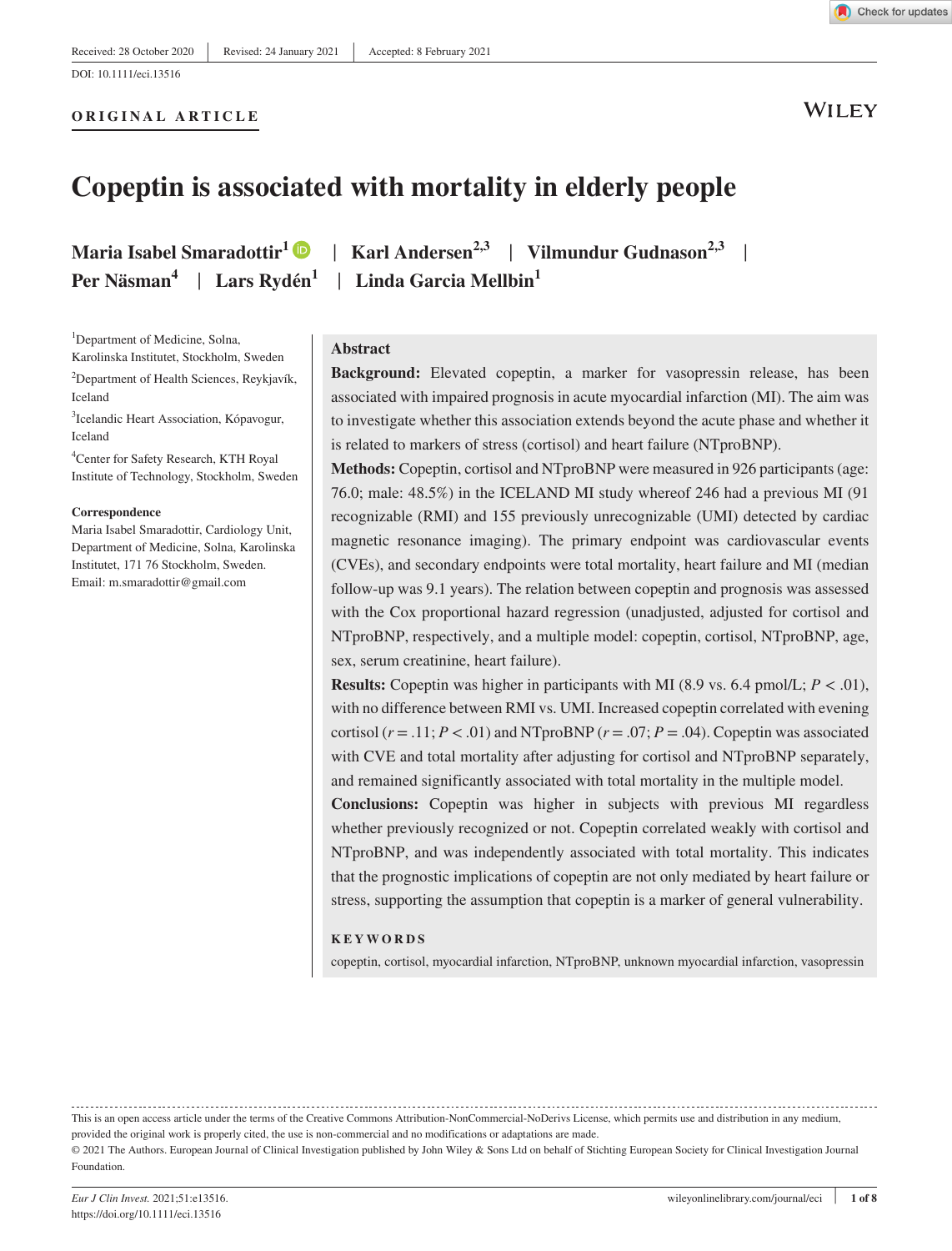### **2 of 8 <sup>|</sup>** SMARADOTTIR et al.

## **1** | **INTRODUCTION**

Copeptin, a 39-amino acid glycopeptide originating from the C-terminal part of pre-pro-vasopressin is more stable in the circulation and easier to measure than vasopressin and may therefore be used as surrogate marker for vasopressin release.<sup>1</sup> Elevated copeptin levels have been reported in patients with acute myocardial infarction (MI) and heart failure and have furthermore been associated with an impaired car $diovascular$  prognosis.<sup>2-5</sup>

It has been speculated that vasopressin may be involved in the pathophysiology of heart failure and/or atherosclerotic disease since it plays an important role in body fluid homeostasis and also acts on other mechanisms, such as platelet aggregation and release of von Willebrand factor.<sup>6,7</sup> On the other hand, since vasopressin is also considered to be a stress hormone the increased copeptin levels in such situations may be reflecting increased physiological stress.<sup>8</sup> The observational AGES-Reykjavik study <sup>9</sup> offers an opportunity to study whether copeptin is increased in people who have had an earlier MI, previously known or newly detected MI by means of cardiac magnetic resonance, and hence are in a more stable phase than in most previous reports comprising patients with acute conditions.

An additional way to elucidate whether the increased levels of copeptin in patients with cardiovascular disease (CVD) are related to stress or heart failure per se is to study copeptin in relation to other biomarkers such as the stress marker cortisol and heart failure marker N-terminal pro–B-type natriuretic peptide (NTproBNP).

The aims of the present report were (a) to explore whether copeptin levels differ between people with and without previous MI and to compare the levels in people with UMI to those with clinically recognized MI (RMI), and (b) to explore the prognostic implication of copeptin, and whether it is associated with markers of stress (cortisol) and/or heart failure (NTproBNP).

## **2** | **METHODS**

### **2.1** | **Data source**

The present study cohort is based on the Imaging Cardiac Evaluation to Locate Areas of Necrosis and Detect MI (ICELAND MI), a substudy of the population-based Age, Gene/Environment Susceptibility (AGES)-Reykjavik study  $(n = 5764;$  Figure S1). <sup>9</sup> The AGES-Reykjavik included survivors from the original Icelandic Reykjavik study, a randomly selected population-based cohort of Icelandic people living in the greater Reykjavik area born between 1907 and 1935 and followed since 1967. The recruitment for the ICELAND MI study was done in two phases from AGES-Reykjavik. The first phase included 670 randomly selected participants from the total AGES-Reykjavik cohort, and in the second phase, 266 participants with T2DM from the same cohort were selected. The participants were enrolled from January 2004 to January 2007. The 936 study participants were examined by means of a questionnaire, blood sampling, blood pressure measurement, ECG and cardiac magnetic resonance (CMR) imaging at three occasions.<sup>9,10</sup> Blood samples for copeptin analysis were available in 926 of the participants while samples from ten participants, excluded from further analysis, could not be analysed due to insufficient amounts of blood or formation of blood clots.

### **2.2** | **Definitions**

Participants were classified as having a RMI if they had a history of MI supported by hospital or surveillance records.<sup>10</sup> An UMI was defined as myocardial damage disclosed by the CMR as a late gadolinium enhancement in the subendocardial myocardium in the absence of any hospital or surveillance records indicating  $MI^{11,12}$ .

Participants were allocated to two main groups: no previous MI ( $n = 680$ ) and previous MI ( $n = 246$ ), and two subgroups from the latter: UMI ( $n = 155$ ) and RMI ( $n = 91$ ) based on their baseline characteristics and CMR findings.

T2DM was defined as the presence of a positive case history, a fasting glucose >7.0 mmol/L or a prescription of glucose-lowering drugs at the baseline visit.

Hypercholesterolemia was considered present in participants on statins or with a total cholesterol >6.0 mmol/L at baseline.

The presence of hypertension was considered if there was a positive case history, a blood pressure ≥140/90 mm Hg or prescription of blood pressure-lowering drugs at baseline.

Previous heart failure was, based on findings in hospital records, specified as two major or one major and two minor criteria for diagnosis: *major criteria*: (a) new onset of dyspnoea on exertion and (b) pulmonary oedema on chest film that clears with diuresis; and *minor criteria:* (a) weight gain >5% of baseline over a 2-week period, (b) new appearance of jugular vein distension >3 cm above the sternal manubrial angle, filling from below, (c) pleural effusion not of extracardiac aetiology and (d) reduction in left ventricular ejection fraction by at least 20%.

### **2.3** | **Laboratory analyses**

Blood samples were stored at −70°C at the Icelandic Heart Association in Kópavogur, Iceland. They were subsequently transferred to the Cardiology Unit, Department of Medicine, Karolinska Institutet, Solna, Sweden, for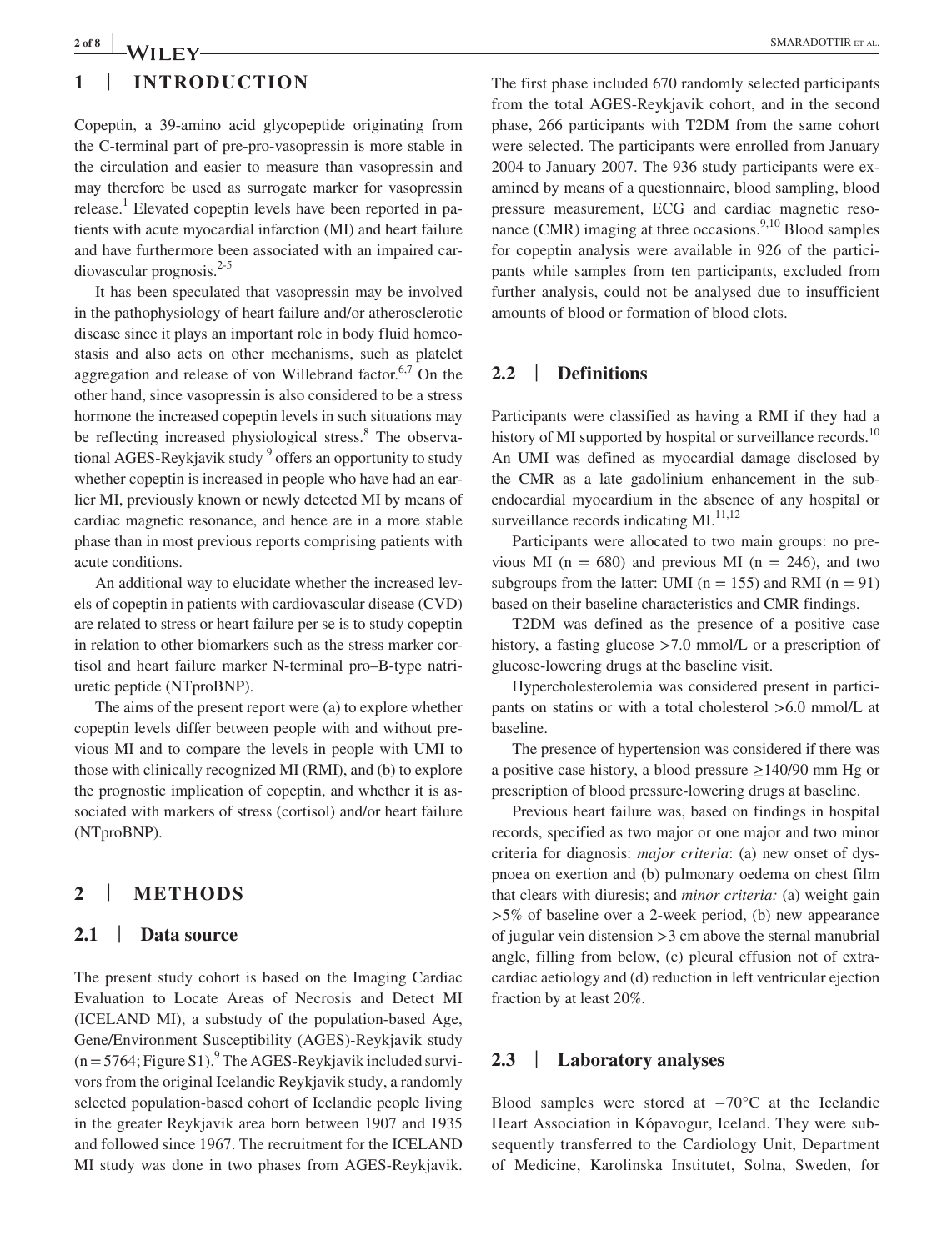analysis of copeptin in plasma by means of a fully automated, immunofluorescent assay (BRAHMS KRYPTOR Compact Plus, Hennigsdorf, Germany). The method has an analytical detection limit of 0.7 pmol/L and functional assay sensitivity  $< 1.08$  pmol/L.<sup>13</sup>

Two cortisol saliva samples were collected with the Salivette device (Sarstedt, Rommelsdorf, Germany), participants were instructed to collect the first sample prior going to sleep the evening before the clinic visit and the latter was collected 45 minutes after waking up.<sup>14</sup> The samples were analysed with a time-resolved immunoassay with fluorescence detection with intra-assay variability <10% and inter-assay variability  $\langle 12\% \rangle^{15}$  with a lower detection limit was 0.43 nmol/L for a 50 µL sample. NTproBNP was measured using a fully automated Cobas e411 analyzer utilizing Immunoassay, the sandwich principle (Roche Diagnostics).

### **2.4** | **Outcomes**

Copeptin was studied in relation to four endpoints during 9.1 years of follow-up: (a) cardiovascular events (CVE; cardiovascular death, stroke, MI, percutaneous coronary intervention [PCI], coronary artery bypass grafting [CABG]); (b) total mortality; (c) heart failure; and (d) re-infarction or first MI. Endpoints were based on hospital record information and a national mortality register with authentication of all death certificates.<sup>9</sup> The end of follow-up was 28 February 2010 for heart failure and 31 December 2014 for all other events.

### **2.5** | **Statistical methods**

Continuous variables are presented as median and interquartile ranges (IQRs), and categorical variables as number and percentages unless otherwise stated. A two-tailed *P*-value of <.05 was accepted as indication of statistically significant difference between groups.

Fisher's exact test (dichotomous variables) and Wilcoxon's rank-sum test (continuous variables) were used to assess differences in baseline characteristics between the different groups and subgroups. The Wilcoxon rank-sum test was furthermore used to study differences in copeptin levels in the subsets stratified by dichotomous variables (sex, coronary heart disease, hypercholesterolemia, hypertension, heart failure, stroke and T2DM) at baseline for participants. Spearman rank's correlation test was used to explore potential association between copeptin and morning cortisol, evening cortisol and NTproBNP.

Because of skewed distributions, the copeptin values were log-transformed prior to analysis.

The Cox proportional hazard regression analysis was applied to estimate hazard ratios (HR) with 95% confidence intervals (CI) for CVE, total mortality, heart failure and myocardial infarction by an increase of one standard deviation (SD) of copeptin. Furthermore, morning cortisol, evening cortisol and NTproBNP were analysed separately in univariable analyses. Copeptin was then adjusted for morning/evening cortisol and NTproBNP respectively. Finally, a stepwise model included copeptin, morning/evening cortisol, NTproBNP, age, sex, serum creatinine and previous heart failure. These covariates were selected based on results from the Spearman and Wilcoxon analyses in the present study cohort and available literature.<sup>3,13,16</sup> All analyses were done using SAS version 9.3 (SAS Institute).

### **2.6** | **Ethical considerations**

The National Bioethics Committee of Iceland approved the AGES-Reykjavik study and subsequently the ICELAND MI substudy (VSN:00-063-V6/VSN:00-063-V6+3/VSN:14- 00-35). Written, informed consent was obtained from all participants prior to participation.

### **3** | **RESULTS**

#### **3.1** | **Participants characteristics**

Important characteristics in the total cohort as well as different groups, that is without  $(n = 680)$  and with MI  $(n = 246)$ , and subgroups of the latter divided into RMI  $(n = 91)$  or UMI  $(n = 155)$  are presented in Table 1. For the total cohort, the median age was 76 years and 51.5% were women. The median BMI was  $27.3 \text{ kg/m}^2$ , and the median serum creatinine was 85.0 µmol/L. A majority, 83.2%, had hypertension, 58.0% had hypercholesterolemia, and 35.8% had established T2DM.

### **3.2** | **Copeptin levels**

The median copeptin level for the total cohort was 6.8 pmol/L (IQR 4.1-11.7 pmol/L). The median copeptin level was significantly higher for participants with (8.9 pmol/L) compared to those without previous MI (6.4 pmol/L;  $P < .01$ ) but did not differ between those with RMI and UMI (9.2 pmol/L vs. 8.8 pmol/L; *P* =.68; Table 1).

A gender difference was found in the total cohort with significantly lower copeptin levels in women than men (5.5 pmol/L vs. 8.7 pmol/L;  $P < .01$ ), and also in subjects with and without previous MI (6.8 vs. 10.1 ( $P < 01$ ) and 5.3 vs 8.4 ( $P < 01$ ), respectively) with a similar pattern in those with UMI but not RMI (data not shown).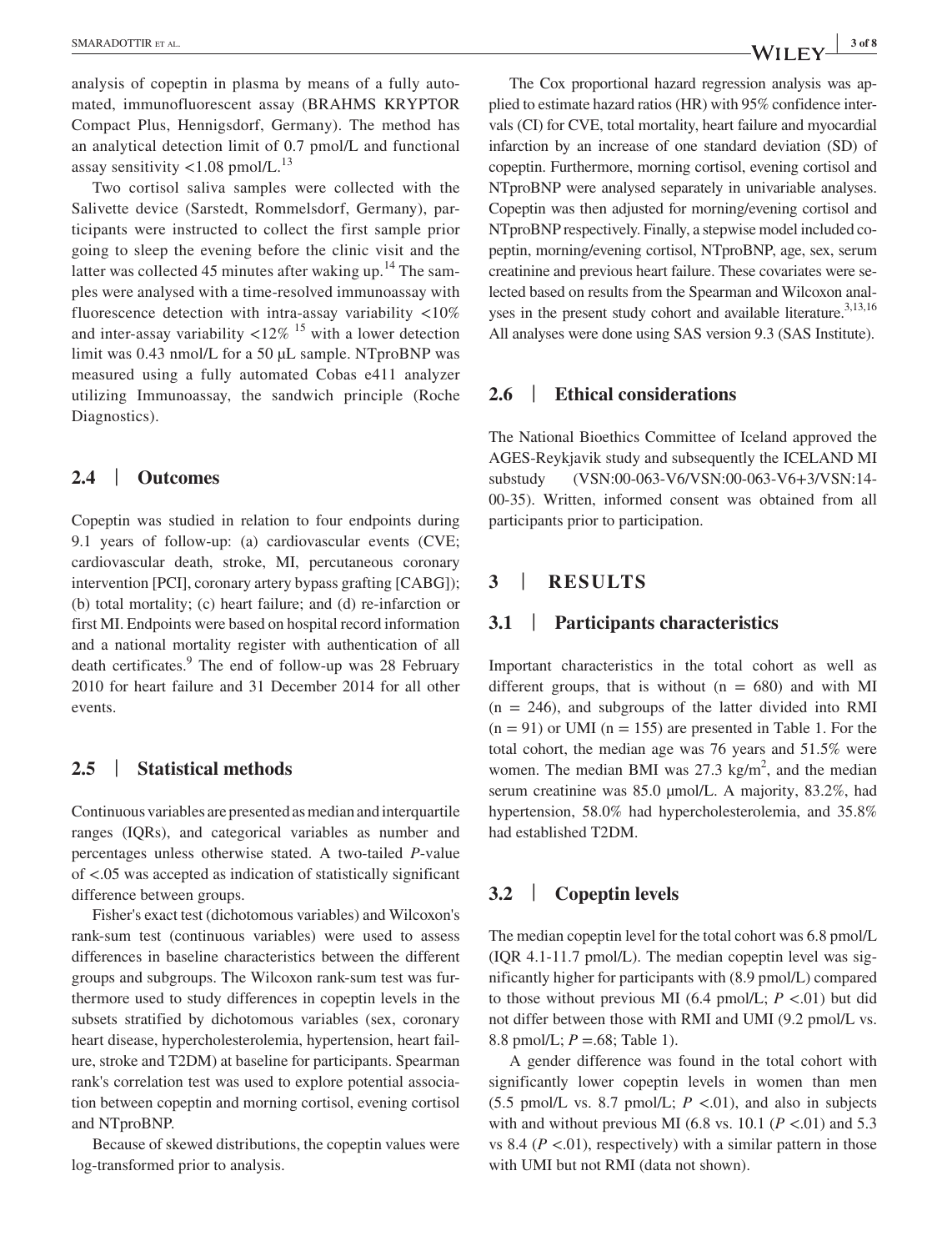| <b>TABLE 1</b> Baseline characteristics of the total cohort, as well as participants with and without myocardial infarction (MI) and for the |
|----------------------------------------------------------------------------------------------------------------------------------------------|
| subgroups: recognized MI (RMI) and unrecognized MI (UMI)                                                                                     |

|                                        |                           | <b>Myocardial infarction</b> |                          | <b>Myocardial infarction</b> |                            |                            |                  |
|----------------------------------------|---------------------------|------------------------------|--------------------------|------------------------------|----------------------------|----------------------------|------------------|
|                                        | <b>Total cohort</b>       | N <sub>0</sub>               | Yes                      | $\boldsymbol{P}$             | <b>Recognized</b>          | <b>Unrecognized</b>        | $\boldsymbol{P}$ |
| Number                                 | 926                       | 680                          | 246                      |                              | 91                         | 155                        |                  |
| Age $(y)$                              | 76.0 (72.0-81.0)          | 76.0 (72.0-80.0)             | 77.0 (74.0-82.0)         | < .01                        | 78.0 (74.0-82.0)           | 77.0 (74.0-83.0)           | .73              |
| Females                                | 477 (51.5%)               | 388 (57.1%)                  | 89 (36.2%)               | < 0.01                       | 32(35.2%)                  | 57 (36.8%)                 | .89              |
| Body mass index                        | 27.3 (24.6-30.0)          | $27.3(24.5-30.0)$            | $27.5(25.0-30.1)$        | .59                          | $27.3(24.3-30.6)$          | 27.6 (25.3-29.9)           | .60              |
| Cardiovascular risk factors            |                           |                              |                          |                              |                            |                            |                  |
| Currently smoking                      | 105(11.3%)                | 73 (10.7%)                   | 32 (13.0%)               | .35                          | $9(9.9\%)$                 | 23 (14.8%)                 | .33              |
| Type 2 diabetes mellitus               | 331 (35.8%)               | 223 (32.8%)                  | 108 (43.9%)              | < 0.01                       | 37 (40.7%)                 | 71 (45.8%)                 | .51              |
| Hypercholesterolemia                   | 537 (58.0%)               | 363 (53.4%)                  | 174 (70.7%)              | < 0.01                       | 74 (81.3%)                 | $100(64.5\%)$              | < 0.01           |
| Hypertension                           | 770 (83.2%)               | 542 (79.7%)                  | 228 (92.7%)              | < 01                         | 88 (96.7%)                 | 140 (90.3%)                | .08              |
| Pharmacological treatment              |                           |                              |                          |                              |                            |                            |                  |
| <b>ACE</b> inhibitor                   | 148 (17.4%)               | $108(17.6\%)$                | 40 (16.8%)               | .84                          | 15 (16.5%)                 | $25(17.0\%)$               | 1.00             |
| Loop diuretics                         | 85 (10.0%)                | 48 (7.8%)                    | 37 (15.5%)               | < .01                        | 23(25.3%)                  | $14(9.5\%)$                | < .01            |
| <b>Statins</b>                         | 271 (29.3%)               | 149 (21.9%)                  | 122 (49.6%)              | < 0.01                       | 66 (72.5%)                 | 56 (36.1%)                 | < .01            |
| Laboratory results                     |                           |                              |                          |                              |                            |                            |                  |
| Serum creatinine µmol/L                | 85.0 (73.0-100.0)         | 84.0 (71.0-97.0)             | 92.0 (80.0-108.0)        | < 0.01                       | 93.0 (82.0-112.0)          | 90.0 (76.0-106.0)          | .06              |
| Total cholesterol<br>mmol/L            | $5.4(4.6-6.3)$            | $5.6(4.8-6.3)$               | $4.9(4.2-6.0)$           | < 0.01                       | $4.6(4.0-5.3)$             | $5.2(4.3-6.2)$             | < 0.01           |
| HDL <sup>a</sup> cholesterol<br>mmol/L | $1.5(1.2-1.8)$            | $1.5(1.2-1.8)$               | $1.4(1.1-1.6)$           | < 01                         | $1.3(1.1-1.5)$             | $1.4(1.2-1.6)$             | .05              |
| $LDLb$ cholesterol<br>mmol/L           | $3.3(2.6-4.1)$            | $3.5(2.8-4.20)$              | $2.8(2.2-3.7)$           | < 01                         | $2.6(2.0-3.3)$             | $3.1(2.4-4.1)$             | < 0.01           |
| Triglycerides mmol/L                   | $1.1(0.9-1.5)$            | $1.1(0.8-1.5)$               | $1.2(0.9-1.7)$           | < 0.01                       | $1.2(0.8-1.7)$             | $1.2(0.9-1.7)$             | .75              |
| Fasting blood glucose<br>mmol/L        | $5.7(5.3-7.0)$            | $5.7(5.3-6.6)$               | $6.0(5.4-7.5)$           | < 0.01                       | $6.0(5.3-7.2)$             | $6.1(5.5-7.6)$             | .39              |
| $CRPc$ mg/L                            | $1.8(1.0-3.8)$            | $1.8(0.9-3.7)$               | $2.1(1.1-4.1)$           | .08                          | $1.8(1.0-3.8)$             | $2.1(1.1-4.5)$             | .55              |
| Morning cortisol levels<br>nmol/L      | $17.4(10.4-26.4)$         | $18.0(10.7-26.9)$            | $15.9(9.4-25.5)$         | .160                         | $16.6(9.3-25.6)$           | $15.3(9.4-25.5)$           | .74              |
| Evening cortisol levels<br>nmol/L      | $2.3(1.4-3.9)$            | $2.1(1.3-3.5)$               | $2.6(1.6-4.9)$           | < 01                         | $2.4(1.4-4.6)$             | $2.8(1.8-5.0)$             | .13              |
| NTproBNP pg/mL                         | 141.4<br>$(80.8 - 285.4)$ | 122.4<br>$(69.9 - 224.6)$    | 228.5<br>$(117.9-492.1)$ | < 0.01                       | 273.5<br>$(125.6 - 563.6)$ | 217.8<br>$(110.1 - 443.9)$ | .17              |
| Copeptin pmol/L                        | $6.8(4.1-11.7)$           | $6.4(3.9-10.8)$              | $8.9(5.1-14.4)$          | $-.01$                       | $9.2(5.1-17.2)$            | $8.8(5.1-13.3)$            | .43              |
| CMR <sup>d</sup> characteristics       |                           |                              |                          |                              |                            |                            |                  |
| Left ventricle ejection<br>fraction    | $62.2(56.0-66.8)$         | $63.2(58.3-67.3)$            | 56.7 (48.4-63.7)         | $-.01$                       | $53.2(41.8-61.3)$          | 59.6 (51.1-64.7)           | < 0.01           |

*Note:* For categorical variables, n (%), and for continuous variables, median (lower quartile-upper quartile) are presented.

Abbreviation: NA, Not applicable.

a High-density lipoprotein.

<sup>b</sup>Low-density lipoprotein.

<sup>c</sup>C-reactive protein.

d Cardiac magnetic resonance.

Participants with previous heart failure  $(n = 25)$  had higher median levels of copeptin than those without (15.0 vs. 6.8 pmol/L;  $P < .01$ ) in the total cohort but not in the subgroups (data not shown).

The median copeptin levels were higher in participants with T2DM than those without  $(8.0 \text{ pmol/L vs. } 6.3 \text{ pmol/L}; P < .01)$ . The pattern was similar in the group without MI (7.8 pmol/L vs. 5.7 pmol/L;  $P < 01$ ), but not in those with MI (data not shown).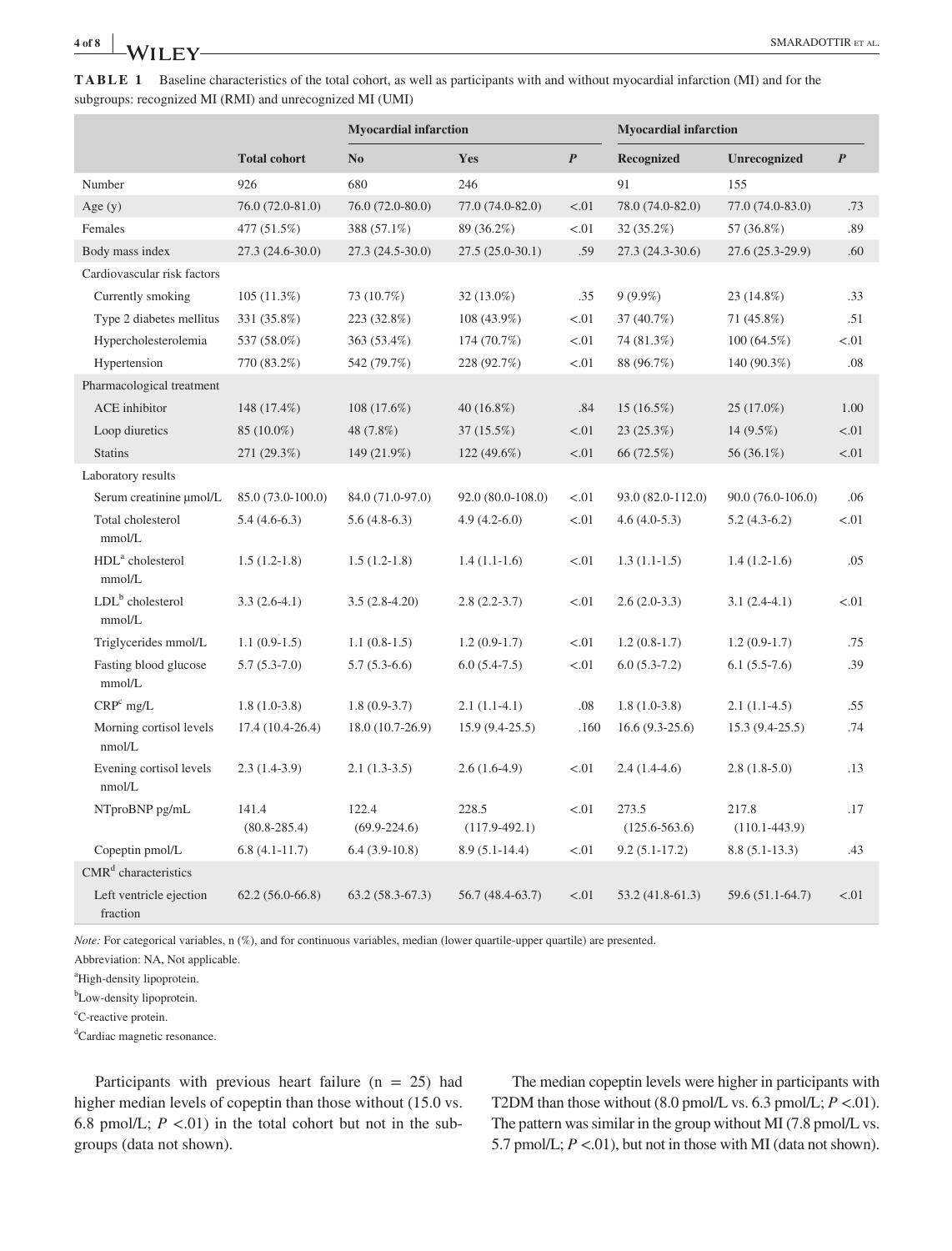|                                                 | <b>Total cohort</b>                                       |                  | No myocardial infarction                                  |                  | <b>Myocardial infarction</b>                              |                  |
|-------------------------------------------------|-----------------------------------------------------------|------------------|-----------------------------------------------------------|------------------|-----------------------------------------------------------|------------------|
| <b>Event</b>                                    | <b>HR (95%CI)</b>                                         | $\boldsymbol{P}$ | <b>HR (95%CI)</b>                                         | $\boldsymbol{P}$ | <b>HR (95%CI)</b>                                         | $\boldsymbol{P}$ |
| Cardiovascular event                            |                                                           |                  |                                                           |                  |                                                           |                  |
| $n = 392$                                       |                                                           |                  |                                                           |                  |                                                           |                  |
| Copeptinunivariable                             | $1.16(1.05-1.29)$                                         | < 01             | $1.06(0.93-1.20)$                                         | .42              | $1.10(0.94-1.29)$                                         | .22              |
| Morning cortisol <sup>univariable</sup>         | $0.99(0.89-1.10)$                                         | .87              | $1.04(0.93-1.16)$                                         | .49              | $0.84(0.67-1.05)$                                         | .12              |
| Evening cortisol <sup>univariable</sup>         | $0.99(0.90-1.09)$                                         | .87              | $1.01(0.90-1.13)$                                         | .91              | $0.92(0.78-1.09)$                                         | .34              |
| $N \Gamma$ pro $B \overline{N} P^{univariable}$ | $1.29(1.22 - 1.37)$                                       | < 01             | $1.32(1.21-1.44)$                                         | < 01             | $1.22(1.09-1.36)$                                         | < 0.01           |
| Stepwise model <sup>a</sup>                     | 1) NTproBNP 1.24<br>$(1.17-1.32)$                         | < 01             | 1) NTproBNP 1.31<br>$(1.19-1.45)$                         | < 0.01           | 1) NTproBNP 1.22<br>$(1.10-1.36)$                         | < 0.01           |
| <b>Total mortality</b>                          |                                                           |                  |                                                           |                  |                                                           |                  |
| $n = 368$                                       |                                                           |                  |                                                           |                  |                                                           |                  |
| Copeptinunivariable                             | $1.31(1.18-1.45)$                                         | < 01             | $1.21(1.06-1.38)$                                         | < 0.01           | $1.32(1.10-1.57)$                                         | < 0.01           |
| Morning cortisol <sup>univariable</sup>         | $1.01(0.92 - 1.11)$                                       | .82              | $1.04(0.93-1.15)$                                         | .53              | $0.96(0.80-1.12)$                                         | .68              |
| Evening cortisol <sup>univariable</sup>         | $1.07(0.94-1.11)$                                         | .69              | $1.02(0.92 - 1.14)$                                       | .65              | $1.02(0.87-1.19)$                                         | .83              |
| NTproBNP <sup>univariable</sup>                 | $1.34(1.27-1.41)$                                         | < 01             | $1.40(1.29-1.51)$                                         | < 0.01           | $1.31(1.18-1.45)$                                         | < 0.01           |
| Stepwise model <sup>a</sup>                     | 2) NTproBNP 1.23<br>$(1.16-1.31)$                         | < .01            | 2) NTproBNP 1.37<br>$(1.24 - 1.51)$                       | < .01            | $2)$ Copeptin 1.49<br>$(1.23 - 1.79)$                     | < 0.01           |
|                                                 | 3) Copeptin 1.21<br>$(1.08-1.35)$                         | < 01             |                                                           |                  |                                                           |                  |
| <b>Heart failure</b>                            |                                                           |                  |                                                           |                  |                                                           |                  |
| $n = 82$                                        |                                                           |                  |                                                           |                  |                                                           |                  |
| Copeptinunivariable                             | $1.04(0.85-1.27)$                                         | .72              | $1.05(0.81-1.38)$                                         | .71              | $1.02(0.75-1.38)$                                         | .92              |
| Morning cortisol <sup>univariable</sup>         | $0.93(0.36-2.40)$                                         | .88              | $0.47(0.06-3.63)$                                         | .47              | $1.07(0.72 - 1.58)$                                       | .76              |
| Evening cortisol <sup>univariable</sup>         | $1.09(0.40-2.97)$                                         | .87              | $1.27(0.18-8.80)$                                         | .81              | $1.00(0.64-1.58)$                                         | .99              |
| NTproBNPunivariable                             | $1.02(0.88-1.19)$                                         | .77              | $1.01(0.83-1.23)$                                         | .93              | $1.05(0.77-1.41)$                                         | .77              |
| Stepwise model <sup>a</sup>                     | No effects met the 0.05 level for<br>entry into the model |                  | No effects met the 0.05 level for<br>entry into the model |                  | No effects met the 0.05 level for<br>entry into the model |                  |
| <b>Myocardial infarction</b>                    |                                                           |                  |                                                           |                  |                                                           |                  |
| $n = 119$                                       |                                                           |                  |                                                           |                  |                                                           |                  |
| Copeptinunivariable                             | $1.29(1.08-1.55)$                                         | < 01             | $1.20(0.93-1.54)$                                         | .17              | $1.15(0.89-1.50)$                                         | .28              |
| Morning cortisol <sup>univariable</sup>         | $1.04(0.92-1.19)$                                         | .52              | $1.10(0.95-1.26)$                                         | .20              | $0.92(0.67-1.26)$                                         | .62              |
| Evening cortisol <sup>univariable</sup>         | $1.06(0.97-1.17)$                                         | .22              | $1.11(1.00-1.23)$                                         | .06              | $0.73(0.46-1.16)$                                         | .18              |
| NTproBNP <sup>univariable</sup>                 | $1.27(1.14-1.40)$                                         | < 01             | $1.20(0.97-1.48)$                                         | .09              | $1.21(1.01-1.44)$                                         | .04              |
| Stepwise model <sup>a</sup>                     | 1) NTproBNP 1.19<br>$(1.06 - 1.33)$                       | $< 01$           | 3) Evening cortisol 1.12<br>$(1.01-1.26)$                 | .04              |                                                           |                  |

**TABLE 2** Unadjusted and adjusted predictive ability of log copeptin (increase in one standard deviation) assessed by the Cox proportional hazard regression analyses and presented as hazard ratio (HR) and 95% confidence intervals (CI) for the total cohort

<sup>a</sup>Including copeptin, morning cortisol, evening cortisol, NTproBNP, age, sex, serum creatinine and previous heart failure (only presenting significant results of the three biomarkers).

Copeptin did not correlate with left ventricular ejection fraction (data not shown).

### **3.3** | **Cortisol and NTproBNP levels**

For the total cohort, the median morning cortisol and evening cortisol level was 17.4 µg/dL (IQR: 10.4-26.4 µg/dL) respective 2.3 µg/dL (IQR: 1.4-3.9 µg/dL). The evening cortisol was significantly higher for participants with previous MI than for those without (2.6 µg/dL [IQR: 1.6-4.9 µg/ dL] respective 2.1 µg/dL [IQR: 1.3-3.5 µg/dL]; *P* <.01), but the morning cortisol levels did not differ in these groups (Table 1). No significant difference was found for morning or evening cortisol levels in the subgroups RMI and UMI (Table 1).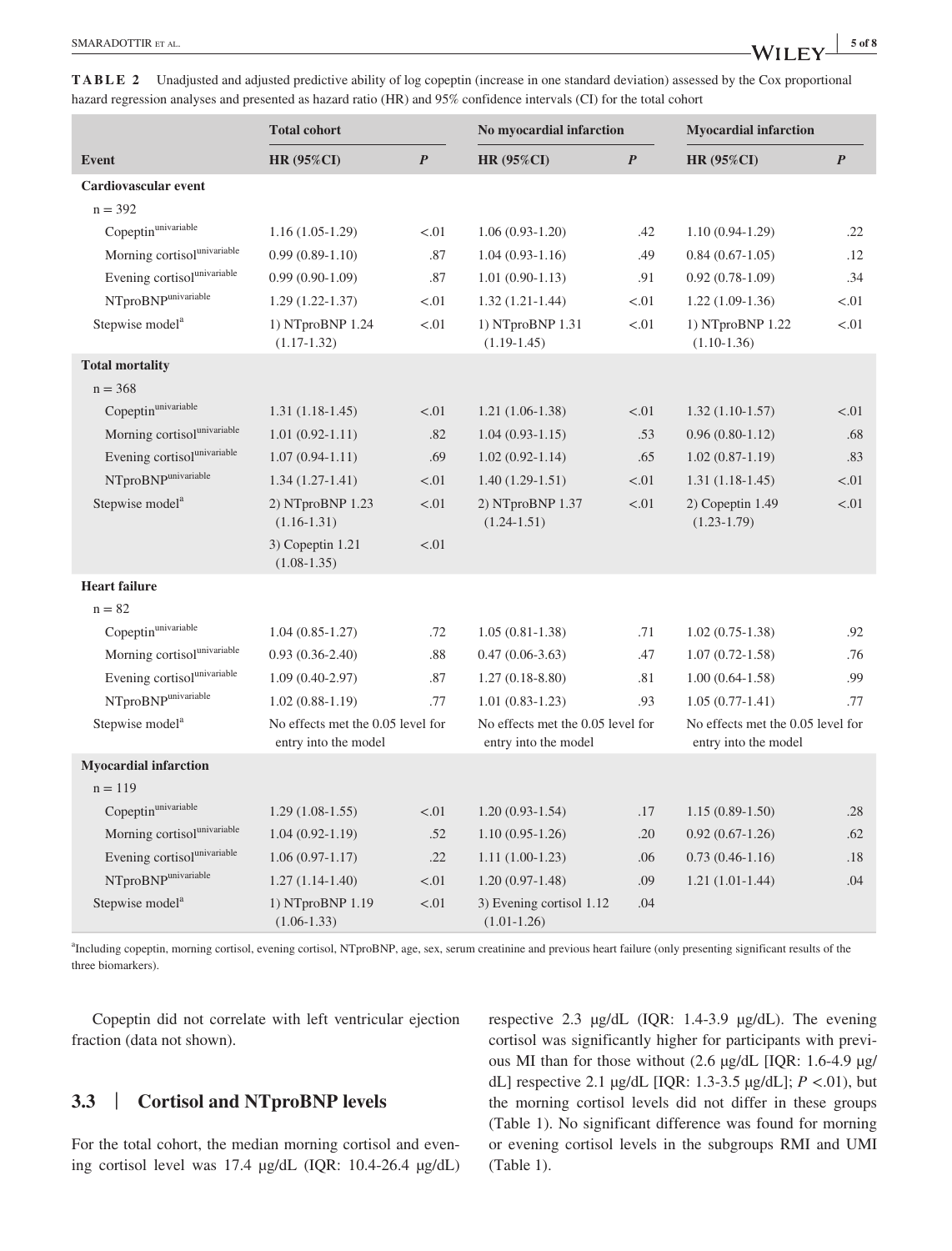**6 of 8 <sup>|</sup>** SMARADOTTIR et al.

Copeptin correlated in the total cohort with evening cortisol ( $r = .11$ ,  $P < .01$ ) but not morning cortisol ( $r = -0.01$ ,  $P = .85$ ), this was also seen in those with no previous MI  $(r = 0.10, P = .02)$  (data not shown).

In the total cohort, the median NTproBNP was 141.4 pg/ mL (IQR: 80.8-285.4 pg/mL). The NTproBNP was significantly higher for participants with previous MI than for those without (228.5 pg/mL [IQR: 117.9-492.1 pg/mL] respective 122.4 pg/ml [IQR: 69.9-225.6]; *P* <.01). There was no significant difference in NTproBNP levels in the subgroups RMI and UMI ( $P = .17$ ). Copeptin correlated with NTproBNP only in the total cohort  $(r = .07, P = .04)$ (data not shown).

### **3.4** | **Prognostic influence of copeptin**

The total time of follow-up was 9.1 years during which 392 participants had a CVE (cardiovascular death/stroke/MI/PCI/ CABG). The number of total deaths was 368, while 82 were diagnosed with heart failure and 119 suffered a re-infarction or developed a first MI.

In unadjusted Cox regression analyses, copeptin was significantly associated with CVE in the total cohort (HR: 1.16, 95% CI: 1.05-1.29;  $P < .01$ ), but not in the groups with or without previous MI. Copeptin continued to associate with CVE after adjustments for morning and evening cortisol separately (data not shown). In the model including copeptin and NTproBNP, both biomarkers remained significantly associated with prognosis (Table 2). In the stepwise model, it was only NTproBNP that remained significantly associated with CVE.

Copeptin was significantly associated with total mortality for the total cohort (HR: 1.31 [1.18-1.45]; *P* < .01), as well for those with and without previous MI (Table 2) in unadjusted analysis. Copeptin continued to associate with total mortality after separate adjustments for morning cortisol, evening cortisol and NTproBNP for the total cohort as well as the groups with and without previous MI (data not shown). Copeptin was furthermore associated with total mortality in the final stepwise model for the total cohort and for those with previous MI.

Neither copeptin nor morning cortisol, evening cortisol or NTproBNP was associated with heart failure in unadjusted analyses.

Increasing copeptin levels were associated with an increased risk of MI in the total cohort (HR: 1.29 [1.08- 1.55];  $P < .01$  in unadjusted Cox regression analysis (Table 2) and also after separate adjustments for morning and evening cortisol and NTproBNP (data not shown). This association with MI did not remain in the stepwise model.

## **4** | **DISCUSSION**

In this cohort of elderly individuals, copeptin levels were highest for those with previous MI, regardless whether it had been previously recognized or not. Even though copeptin correlated with evening cortisol, only copeptin was associated with total mortality after adjustments, indicating that copeptin elevation at least partly is related to physiological stress. Furthermore, copeptin correlated weakly with NTproBNP and continued to associate with cardiovascular events, MI and total mortality after adjustments for NTproBNP. Thus, the present findings shed further light on the role of copeptin as a prognostic marker, suggesting it relates to multifactorial reasons, that is a marker of general vulnerability rather than being specifically related to such as heart failure.

The present findings where copeptin was elevated in participants with evidence of a previous MI expands the knowledge of vasopressin activation in stable phases of coronary artery disease. Several studies have shown that copeptin is increased during the acute phase of MI. Patients with acute MI without previously known glucose abnormalities had significantly higher copeptin levels than population-based, age- and sex-matched controls without MI (10.5 pmol/L vs 5.9 pmol/L;  $P < .01$ ) in the Glucose in Acute Myocardial Infarction (GAMI) study.<sup>2</sup> Furthermore, in the Leicester Acute Myocardial Infarction Peptide (LAMP) study copeptin levels were highest at hospital admission reaching a lower plateau 3-5 days later, however, still with levels above the normal range.<sup>3</sup> The present findings suggests that the activation of vasopressin in individuals with previous MI is persistent, which are in line with study by Sabatine et al that explored the prognostic capability of copeptin in 3717 patients with stable coronary artery disease of whom 56% had a previous MI.17 In addition, the present study revealed that the copeptin levels were similarly elevated in participants with a previously known diagnosis of MI (ie RMI) and newly detected by CMR (ie UMI). This may reasonably be seen as an expression for a similar degree of vasopressin activation, mirroring stress and/or a pathophysiological mechanism in a stable phase post-MI, irrespective of the presence or absence of any previously recognized clinical manifestations, an assumption supported by the fact that participants with UMI and RMI have a similar prognosis as described previously.<sup>10</sup>

Since vasopressin is considered as a stress hormone,  $8,18$  it has been speculated that elevated copeptin levels in patients with acute MI are a reflection of physiological stress.<sup>2,19</sup> Indeed, in 101 critically ill patients copeptin correlated positively with the stress marker cortisol ( $r = .42, P < .01$ ).<sup>20</sup> This relation was further explored in the current study in a stable phase as copeptin correlated with evening cortisol in participants in the total cohort, however, only in subgroup without previous MI and not in those with a previous MI.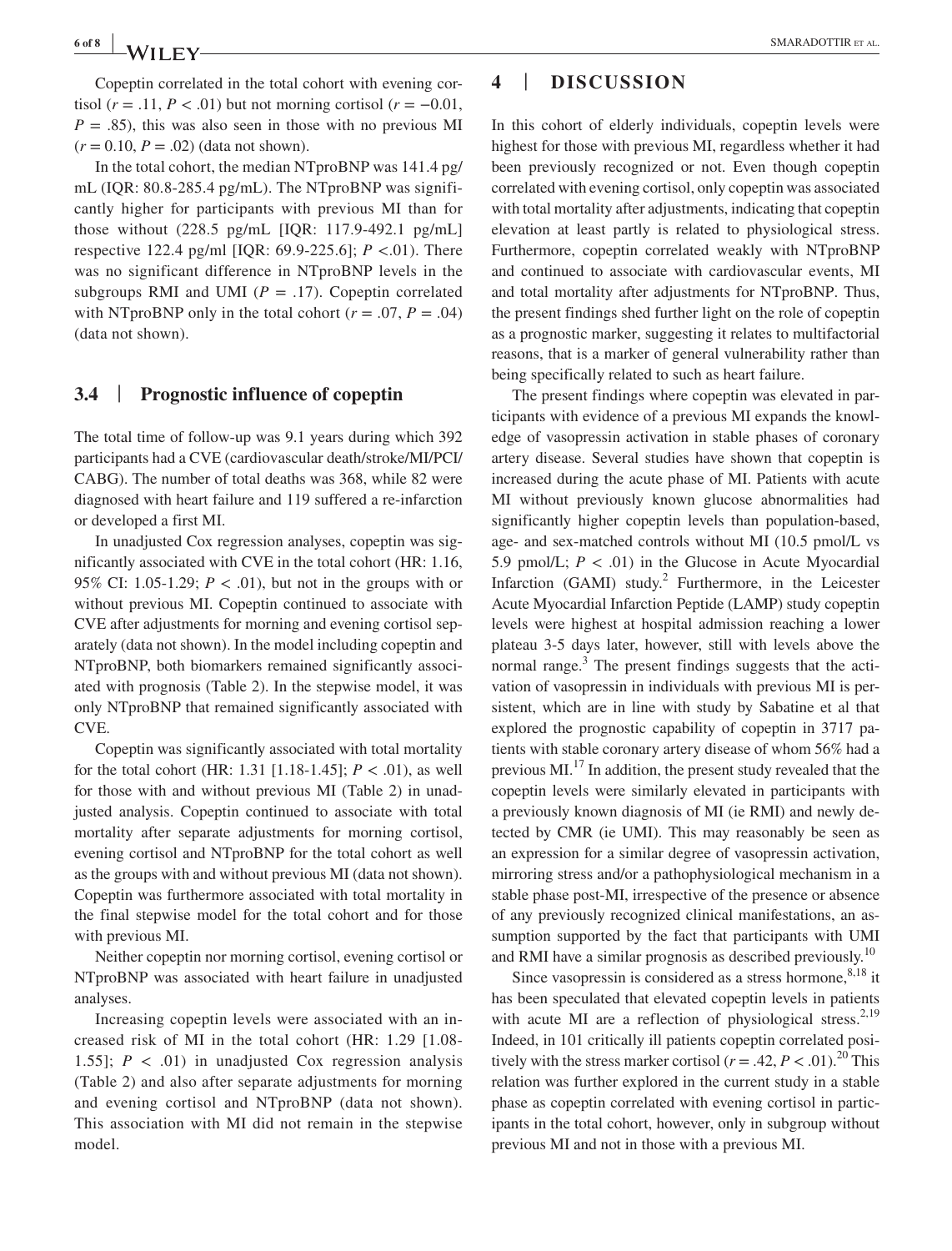Katan et al studied copeptin and cortisol levels in situations with different degrees of acute stress; a) healthy controls without apparent stress, b) hospitalized medical patients with moderate stress and c) surgical patients with maximal stress. As copeptin was already elevated in moderate stress and cortisol not, it was suggested that copeptin is more sensitive and a better mirror of stress than cortisol.<sup>8</sup> This gains support by the current results where copeptin had a stronger association with CVE, total mortality and MI than cortisol. Individuals with previous MI had higher evening cortisol levels compared to those without, while no difference was found in this respect in morning cortisol levels. However, neither morning nor evening cortisol was associated with clinical events. Furthermore, there was no association between copeptin and cortisol in those with previous MI, suggesting that there may also be other explanations for the increased copeptin levels in the study participants with myocardial damage.

Another potential explanation for the elevated copeptin levels in patients with previous MI may be that vasopressin activation is involved in the pathophysiology behind MI or its complications, for example heart failure. To explore the relation to heart failure, copeptin was studied in relation to the biomarker NTproBNP. Increased copeptin levels have previously been reported in heart failure and with a correlation to NTproBNP and prognosis.<sup>21,22</sup> Furthermore, in a recent study by Molvin et al, in 286 patients hospitalized with newly diagnosed or exacerbated heart failure, elevated levels of NTproBNP and copeptin, were associated with higher mortality after discharge. However, it was only NTproBNP that showed an association with re-hospitalization due to cardiac causes.<sup>23</sup>

The present study participants with previous heart failure had higher copeptin levels and NTproBNP showed a weak correlation to copeptin in the total cohort. However, neither copeptin nor NTproBNP was associated with heart failure which is probably explained by the low number of heart failure events. Interestingly, copeptin remained significantly associated with CVE, total mortality and MI after adjusting for NTproBNP in the total cohort, implying that the prognostic implications of copeptin are not fully explained by the development of heart failure. In addition, there was a sex difference in copeptin levels and patients with diabetes had higher levels suggesting that the elevated copeptin levels have a multifactorial explanation and reflect a general vulnerability where physiological stress might contribute. This assumption is further supported by the fact that elevated levels of copeptin continued to associate with total mortality after multiple adjustments. Therefore, the present study has shown that vasopressin activation, measured by copeptin, is raised in the chronic phase of post-MI patients and that this elevation is associated with prognostic implications. The prognostic relevance of vasopressin activation is not related only to heart failure or stress but presumably also to general vulnerability.

### **4.1** | **Limitations**

Potential limitations with the present report are that the copeptin, NTproBNP and cortisol measurements were not performed at the same time as the CMR, and furthermore, the time of the MI in relation to the investigations were not known. Cortisol measurements were collected at one occasion, and to reduce measurement error, multiple samples or even a hair sample might be an advantage. Another limitation is that the duration of follow-up was shorter for heart failure compared with the other outcomes. The relatively few heart failure events might explain why copeptin, which has been shown to predict development of heart failure after an AMI and 1-year mortality in those with acute heart failure, $24$  was not associated with heart failure events in the present cohort. The median age was high, and therefore, the results may not be applicable to younger age groups. One way to further analyse copeptin as a stress marker would be to include measurements from the participants during the acute phase of a MI, a stressful condition, and after follow-up in more a stable condition.

In conclusion, in the present cohort of elderly individuals in the ICELAND MI study copeptin levels were higher in elderly people with previous MI whether previously recognized or not. Copeptin correlated with evening cortisol levels, not morning levels, and was independently associated with total mortality in the total cohort. Copeptin only correlated weakly with NTproBNP but continued to associate with events after adjustments for NTproBNP. The present study supports the assumption that the increase in copeptin is multifactorial, supporting the assumption that copeptin is a marker of general vulnerability.

#### **ACKNOWLEDGEMENT**

All authors were actively engaged in data collection and interpretation and agree to this submission.

#### **CONFLICT OF INTEREST**

There are no economical conflicts of interest related to this work.

#### **ORCID**

*Maria Isabel Smaradottir* **[https://orcid.](https://orcid.org/0000-0002-4613-8932)** [org/0000-0002-4613-8932](https://orcid.org/0000-0002-4613-8932)

#### **REFERENCES**

- 1. Morgenthaler NG, Struck J, Alonso C, Bergmann A. Assay for the measurement of copeptin, a stable peptide derived from the precursor of vasopressin. *Clin Chem*. 2006;52(1):112-119.
- 2. Smaradottir MI, Ritsinger V, Gyberg V, Norhammar A, Nasman P, Mellbin LG. Copeptin in patients with acute myocardial infarction and newly detected glucose abnormalities - A marker of increased stress susceptibility? A report from the Glucose in Acute Myocardial Infarction cohort. *Diab Vasc Dis Res*. 2017;14(2):69-76.